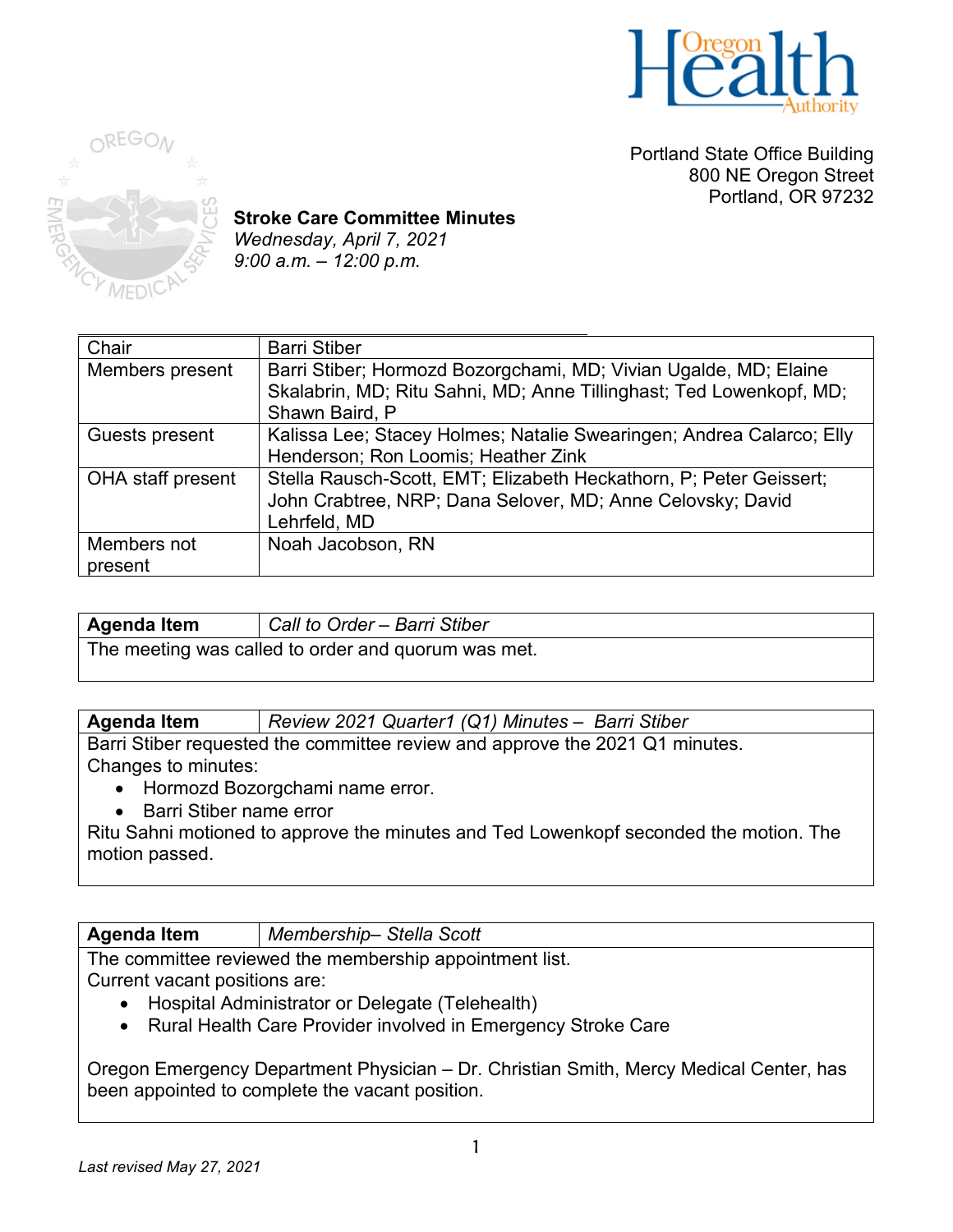Recommendation to recruit for open positions: Office of Rural Health EMS Licensure list It was decided to send the recruitment for open positions to the above lists for recruitment. Stella shared the link for appointment application to the group through chat: <https://www.surveymonkey.com/r/EMSTSCOMMITTEE>

| <b>Action</b> | Recruitment for open positions:<br>Stella Scott- Send a recruitment letter with information for interested |
|---------------|------------------------------------------------------------------------------------------------------------|
|               | parties to apply.                                                                                          |

| <b>Agenda Item</b> | American Heart Association Get with The Guidelines Data – Stroke – |
|--------------------|--------------------------------------------------------------------|
|                    | <b>Peter Geissert</b>                                              |

Peter Geissert presented requested data from GWTG to the committee. Data review was 2020q2 - 2021q1. The GWTG presented were stock reports. He was unable to present a geographical breakout of the data extracted.

Door-in-Door-Out Time at First Hospital Prior to Transfer for Acute Therapy that is lower than 90 minutes.

Door-in-Door-Out Time at First Hospital Prior to Transfer for Acute Therapy

| <b>Benchmark</b><br>Group | Time Period                | <b>Numerator</b> | Denominator | Exception |
|---------------------------|----------------------------|------------------|-------------|-----------|
| All OR Hospitals          | 04/01/2020 -<br>03/31/2021 | 51               | 526         |           |

Distribution of Door-in-Door-Out Times at First Hospital Prior to Transfer for Acute Therapy

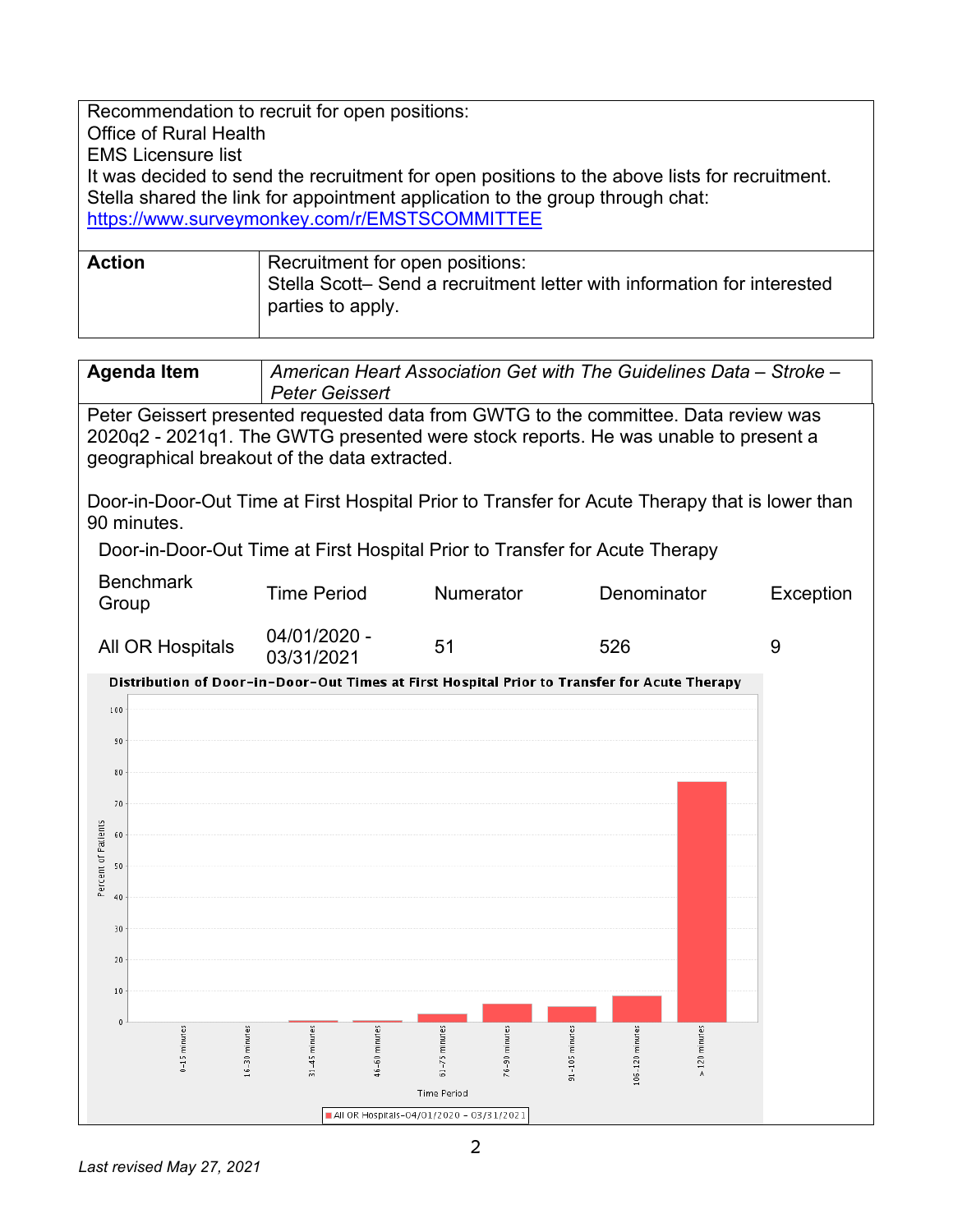This measure reviews Door-In-Door-Out (DIDO) times at first hospital prior to transfer for acute therapy percentage of confirmed patients with great than 90 minute spent at the ED prior to transfer from ED to a higher level of stroke care. Elly, AHA, will send Peter the logic data and how they get to the data extraction.

T. Lowenkopf stated that reviewing the data it gives the committee a good example of the way the DIDO times are so long.

Q - Why is the DIDO time so long? Is it delay in initiation of transfer/ waiting for EMS/ Someone getting an infusion waiting for completion before transfer begins? With the question posted it was recommended that the reconvening of the Portland EMS Taskforce review data and bring to the SCC analysis of data and possible policy changes.



Peter requested confirmation that the data presented seem accurate or is there a filter he should apply. The SCC members stated that the data seemed accurate. Hospitals do confirm with FMS documentation that these numbers are accurate.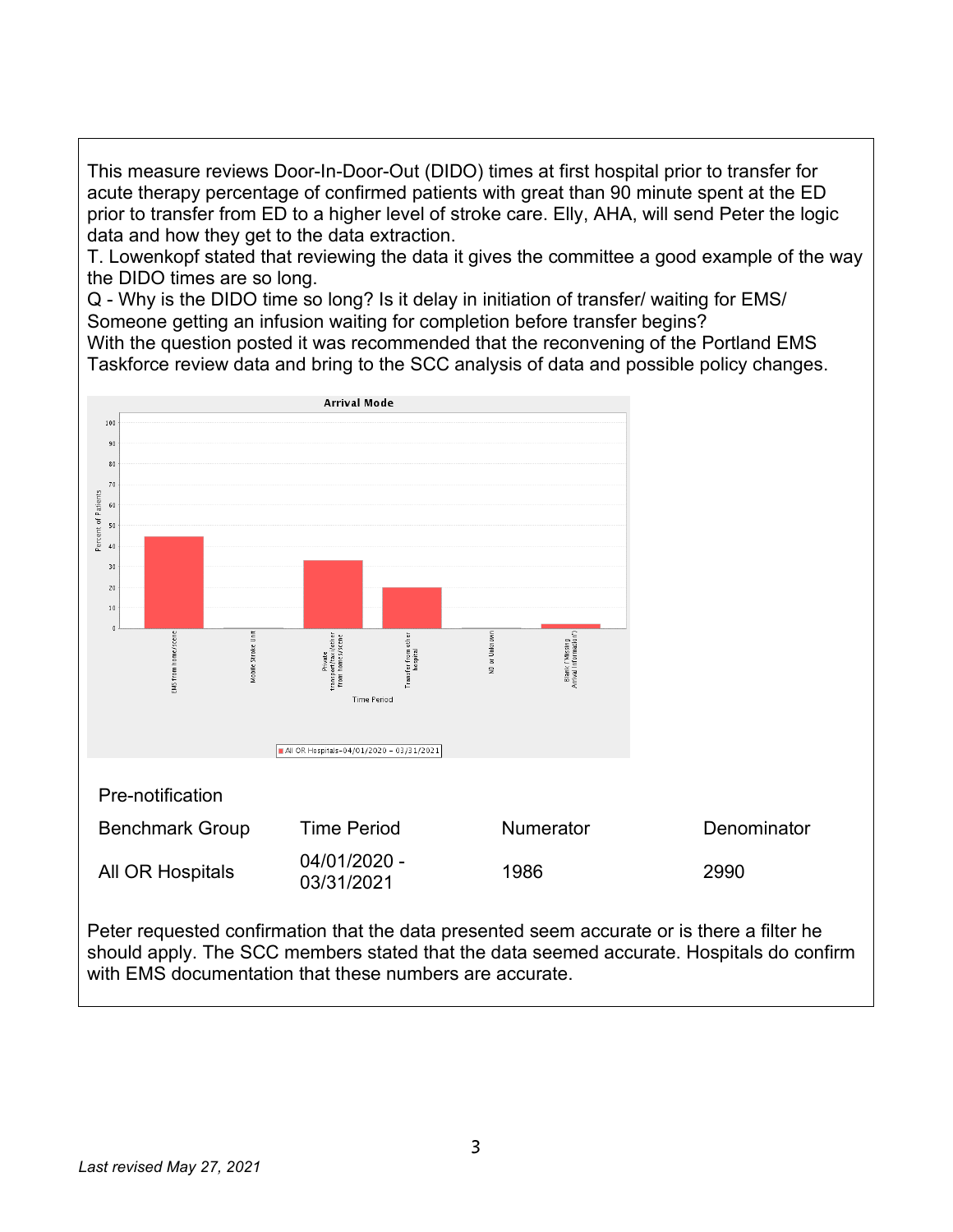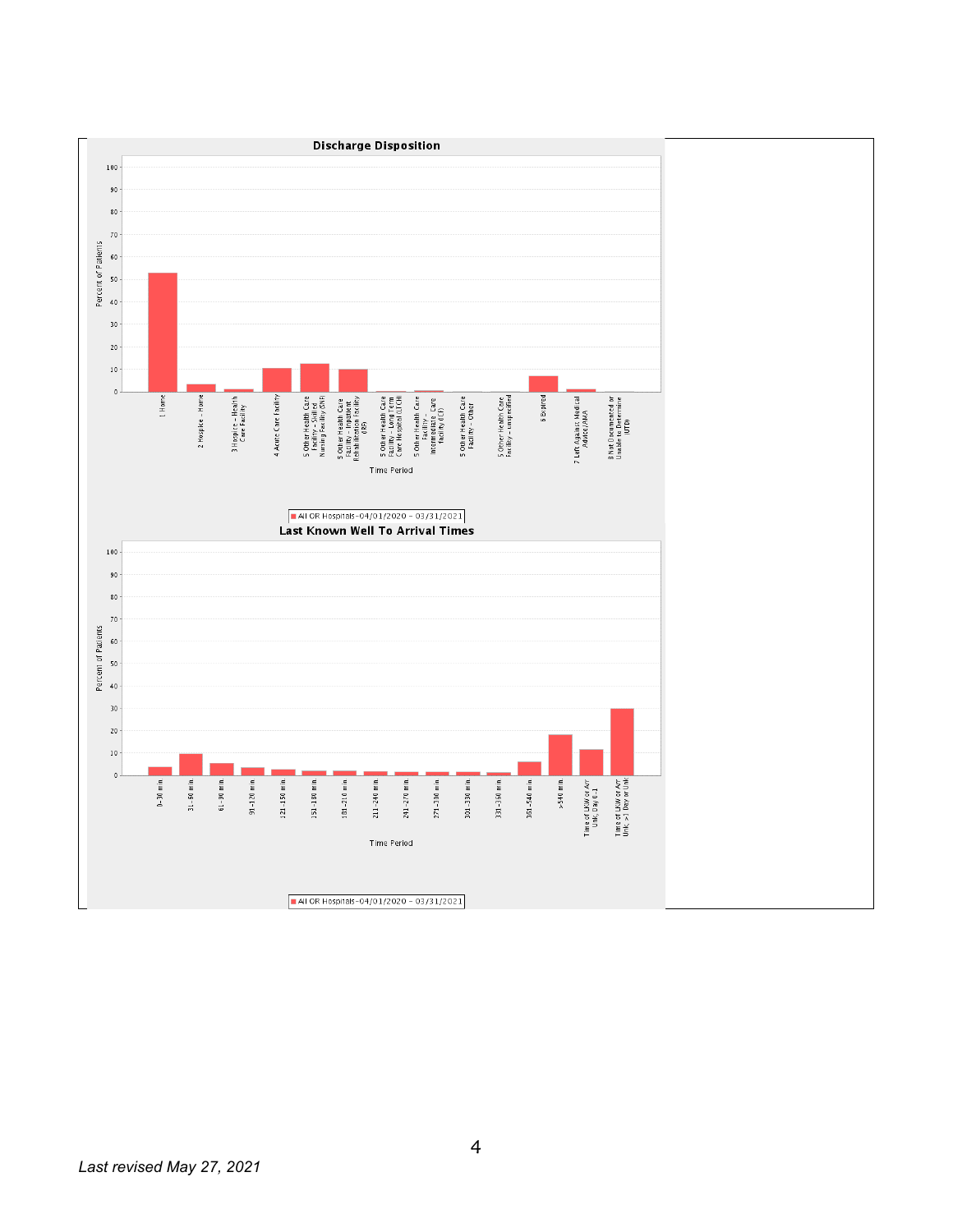

It was requested to review a break-out of times by:

Last known well to arrival times should be broken out by hours 0-3/ 3-4.5 / 4.5-24/ greater than 24 hours. These breakouts are clinically relevant to response for patient care.

Data Definitions should be defined in a Data Dictionary to have all data points entered with the same understanding.

Is there a sense of a denominator of how many stroke care patients are captured? It is unknown and needs to be considered what hospitals are not participating. Need to identify who is included and who needs support to be included. It is estimated that roughly 80% of stroke patients are captured for data and a majority of the rural/frontier patients are not included.

Providence Hospitals system has purchased GWTG for telehealth hospitals to participate but the hospitals must provide their own data abstractors. Providence does support these abstractors with training. That is a local cost to the hospitals. Some states have supported the rural/frontier hospitals with hiring a data abstractor that cover hospitals for submitting data to GWTG.

It would be beneficial to receive support from the local hospital's stroke data registrars. Dr. Ted Lowenkopf and Barri Stiber offered their data team to help support OHA with review of the GWTG Stroke data.

Question – What is the committee's recommendations for collection of GWTG data? The state has been asked to clarify what data points are required. There is no standard data set for optional versus required.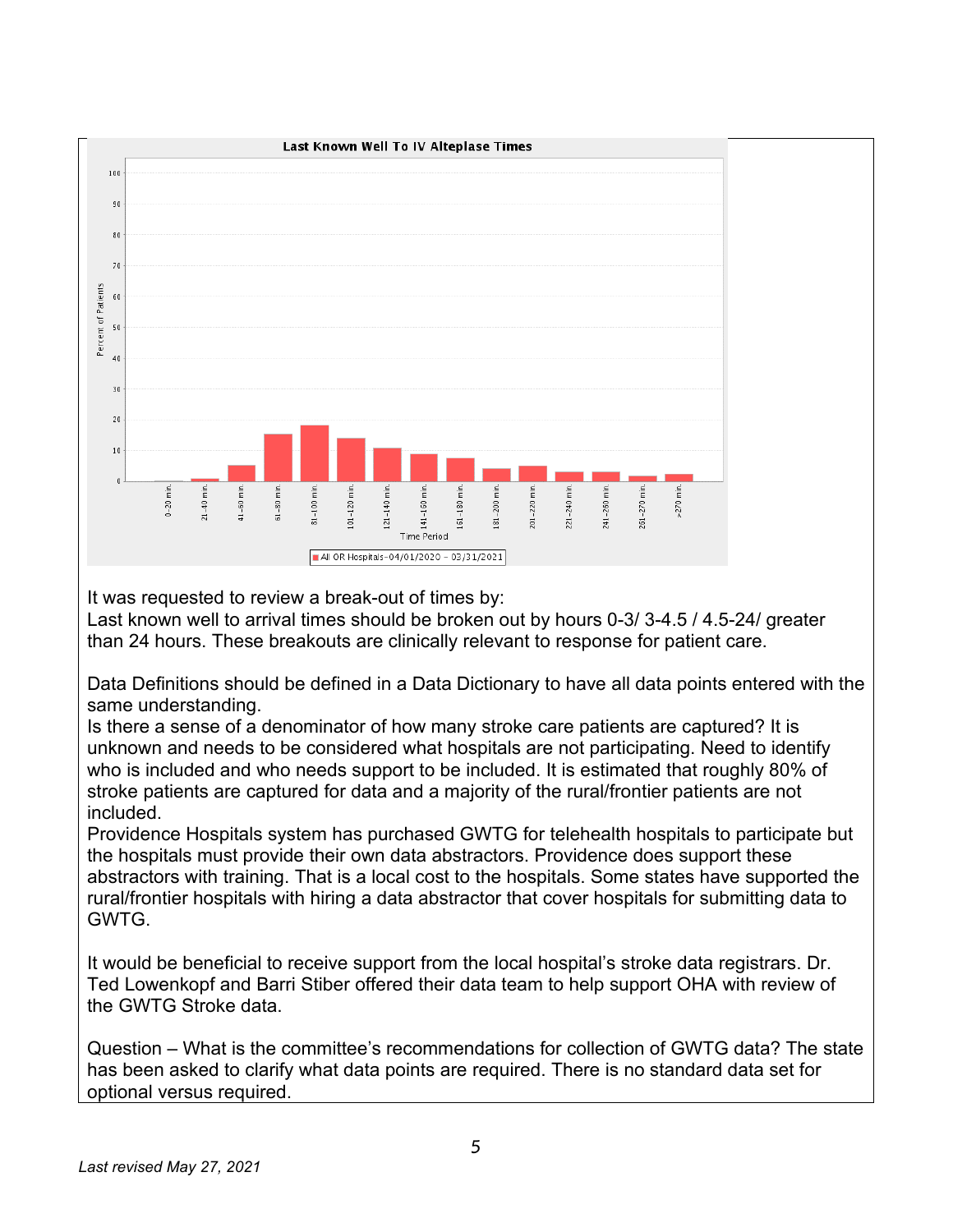The recommendation of the committee is to enter all bold data elements. The committee recommends that adhering to the national standard should be the minimum requirements.

ImageTrend has a feature for GWTG that will automatically upload the ImageTrend prehospital chart into GWTG data collection. Not all hospitals were aware of the feature. If any hospital is interested in this feature they should contact the EMS and Trauma System office. Ems.trauma@dhsoha.state.or.us

| <b>Action Item</b><br>Ted Lowenkopf and Ritu Sahni - Portland EMS Taskforce review data<br>and bring to the SCC analysis of data and possible policy changes.<br>Further data review at the July meeting<br>• Review the First door to treatment time<br>• IV Thrombolytic<br>First Door to Endovascular treatment time<br>$\bullet$<br>• Door to imaging |  |
|-----------------------------------------------------------------------------------------------------------------------------------------------------------------------------------------------------------------------------------------------------------------------------------------------------------------------------------------------------------|--|
|-----------------------------------------------------------------------------------------------------------------------------------------------------------------------------------------------------------------------------------------------------------------------------------------------------------------------------------------------------------|--|

| <b>Agenda Item</b> | Rehabilitation Workgroup - Vivian Ugalde |
|--------------------|------------------------------------------|
|                    |                                          |

It has been difficult to receive responses. 10 completed surveys had representation of both rural and frontier hospitals. Therapies appear to be available for patients, but support groups are not in all areas of the state.

The largest issue documented was getting access for patient services based on transportation, co-pays for patient out care, authorization procedures, under or uninsured, Medicare reimbursements share rehab funding and patients must choose. Next steps:

- Survey for patients
- Enough response could publish outcomes
- Recommend policy choices to remove barriers
- Request formal analysis of survey

Cardiovascular program at OHA to review the survey and analyze the data.

| <b>Action Item</b> | Advise Cardiovascular program at OHA to review the survey and               |
|--------------------|-----------------------------------------------------------------------------|
|                    | analyze the data.                                                           |
|                    | Stella will send Vivian Ugalde a contact in the cardiovascular program at l |
|                    | OHA and help facilitate the meeting.                                        |
|                    |                                                                             |

| Agenda Item | EMS & Trauma System Program update - Dr. David Lehrfeld, |
|-------------|----------------------------------------------------------|
|             | Dr. Dana Selover, Elizabeth Heckathorn, NRP              |

## EMS Modernization update

Purpose: Create a comprehensive integrated Emergency Healthcare System that recognizes problems, determines which services are needed and then delivers the patient to those resources.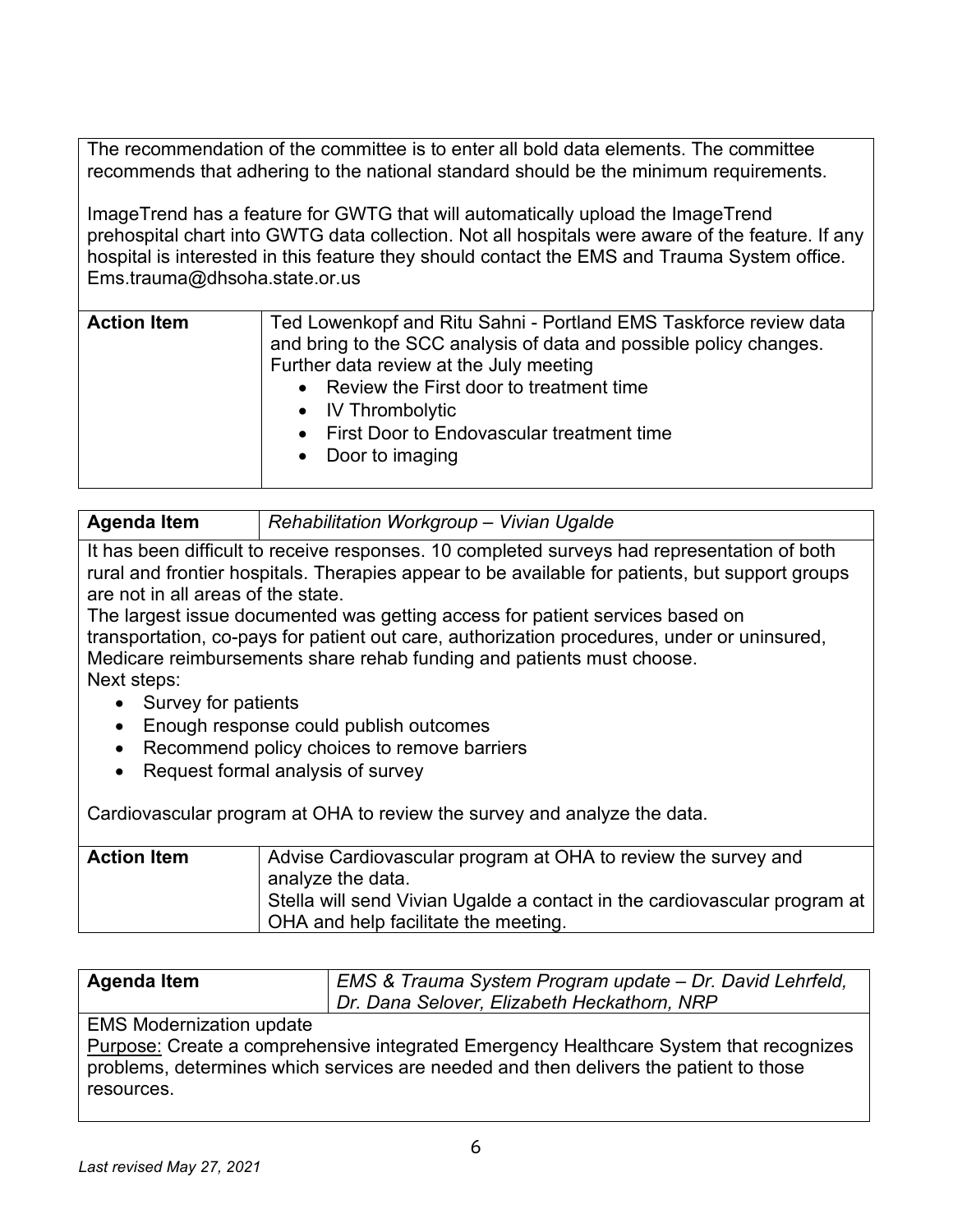

History: Emergency Health Care Taskforce 2010, SB 234 and SB 106

Recent planning: worked with our advisory boards, stakeholders and partners, national and state models, NASEMSO, other state agencies, Health Security Preparedness and Response, and others to develop HB 2076

Feedback on the bill through Public Hearing:

- Support for emergency health care system concepts and continuing work from 2010, improvement is still relevant, important for health equity in EMS, essential for disaster readiness.
- Concern about membership on boards, authority of boards, hospital designations and unintended consequences of regionalization and county Ambulance Service Area work.

Work Session scheduled to review -3 amendments

-3 amendments: ambulance agency fee increase and temporary advisory committee to make recommendations to create a comprehensive integrated state-wide emergency health care system identifying incidents requiring emergency services and delivers individuals to those services.

Timing can be accelerated if workgroup clarifies more details of the system.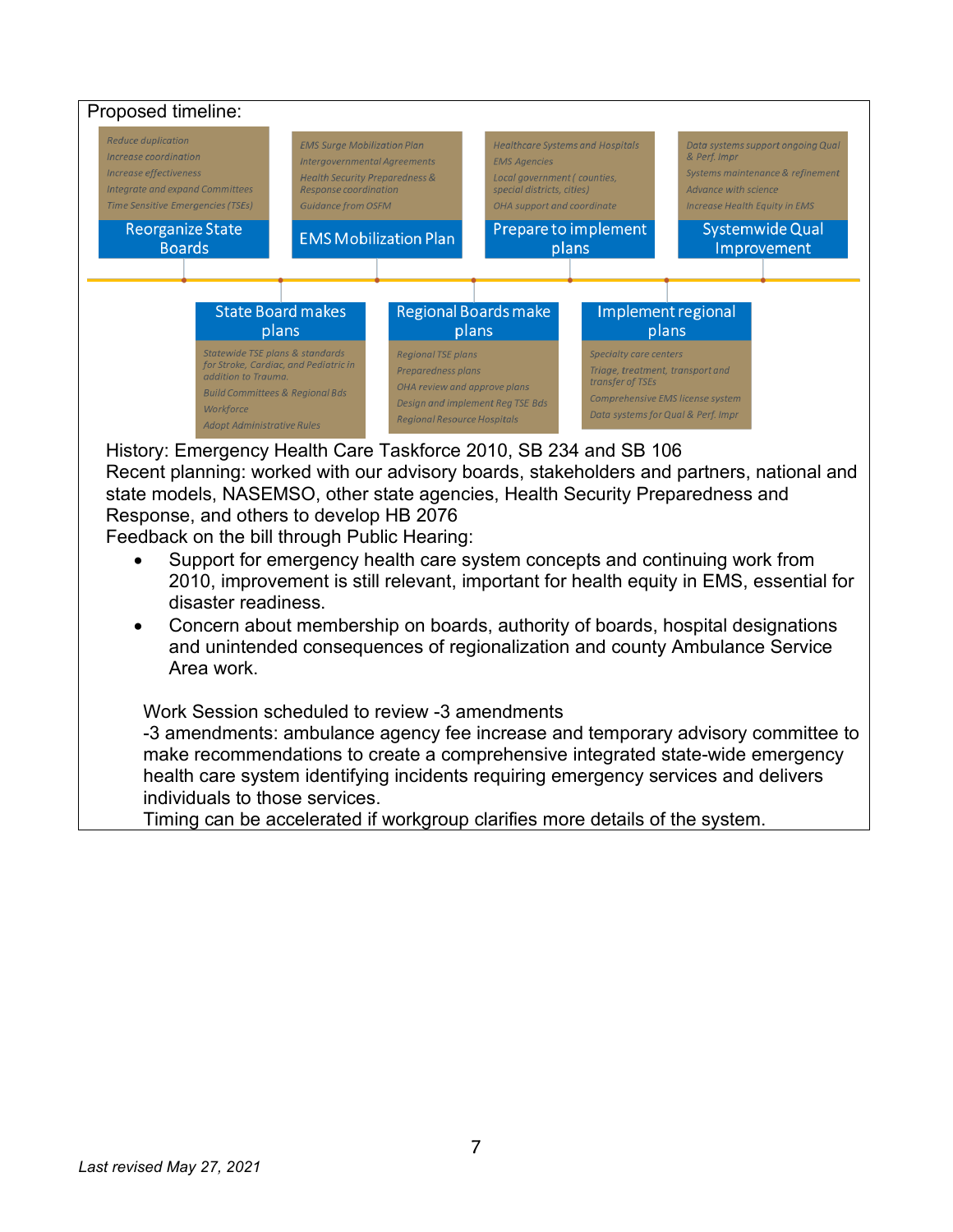**Requires the** committee to analyze the current emergency health care system and recommend framework for modernization and evaluation and sets evaluation criteria:

- A state and regional advisory board structure for an emergency health care system;
- Regionalization and improvement of care for medical emergencies;
- Designation of emergency health care centers for the provision of time-sensitive emergency care;
- Compressive emergency medical services agency licensing and regulation;
- EMS Mobilization for disaster response and emergency surges;
- Health equity in EH System;
- . Integrated data systems and outcomes registries to monitor EH system quality.



**Agenda Item** *Committee Legislative Report – Stella Rausch-Scott* 

The Stroke Care Committee is required to present a Legislative Report. The Legislative report is a maximum of two pages and includes updates to Legislation on the work that is taking place through the Stroke Care Committee.

A draft of the committee report has already been created. The state has requested a workgroup to support and help with the 2021 Legislative Report.

- Ted Lowenkopf
- Noah Jacobson
- Ritu Sahni
- Hormozd Bozorchami
- Barri Stiber

Stella Scott will send the drafted report to the workgroup.